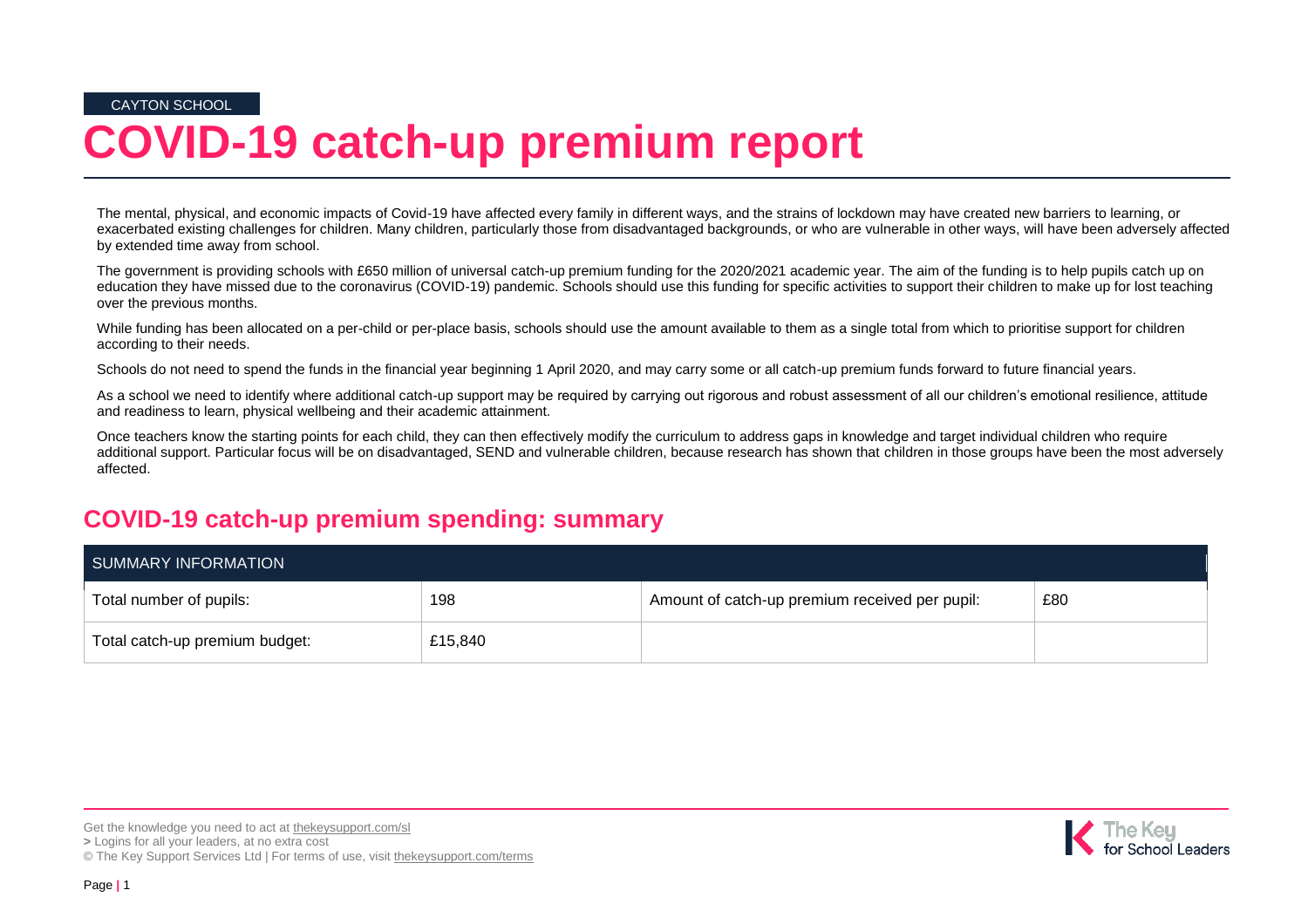#### STRATEGY STATEMENT

- 10.98% Pupil Premium children as of January 2021 (22/202)
- 22.7% SEND children as of January 2021 (46/202)
- It is our intention to raise the attainment of all children in order to close the gap created by COVID-19 school closures and to reduce the attainment gap between disadvantaged children and their peers.
- The vast majority of children from EYFS to Year 6 engaged with the detailed online learning that the school provided. Out of 198 children on roll we had 2 children who did not engage in any school directed learning which equates to 1% of our school population.
- Upon re-opening in September 2020 we had a very good response to children coming back to school. Attendance was mixed across all year groups. EYFS children were brought back on a staggered basis during the first week to ease the transition process since visits were not possible during Summer 2020 due to Covid-19. Overall attendance for Week 1 (7<sup>th</sup> September 2020) was 96.4% (Excluding EYFS who were not attending on first day of term).
- Due to major building works, our school was fully closed over the summer holiday period. This was crucial in terms of teacher workload and their mental health and emotional well-being. This allowed teachers to come back in Autumn 2020 with renewed energy and professional focus.
- As a staff, we have discussed the need for the use of consistent beginning of year baselines within Reading, Writing and Mathematics.
- It was agreed which baselines were going to use so that we have standardisation and consistency across all year groups and cohorts (Pira/ Puma from Summer Term of the previous year). Baselines will be carried out by the end of September 2020.
- Baseline results will indicate which children across year groups have regressed in terms of their learning. Support and interventions across Reading, Writing and Mathematics will be a focus in order to help identify children and their areas of need.
- Catch up Premium will be targeted to provide this support and intervention using the following funding amounts: £80 per child/ 198 children on roll

Overall 2020/2021: £15,840

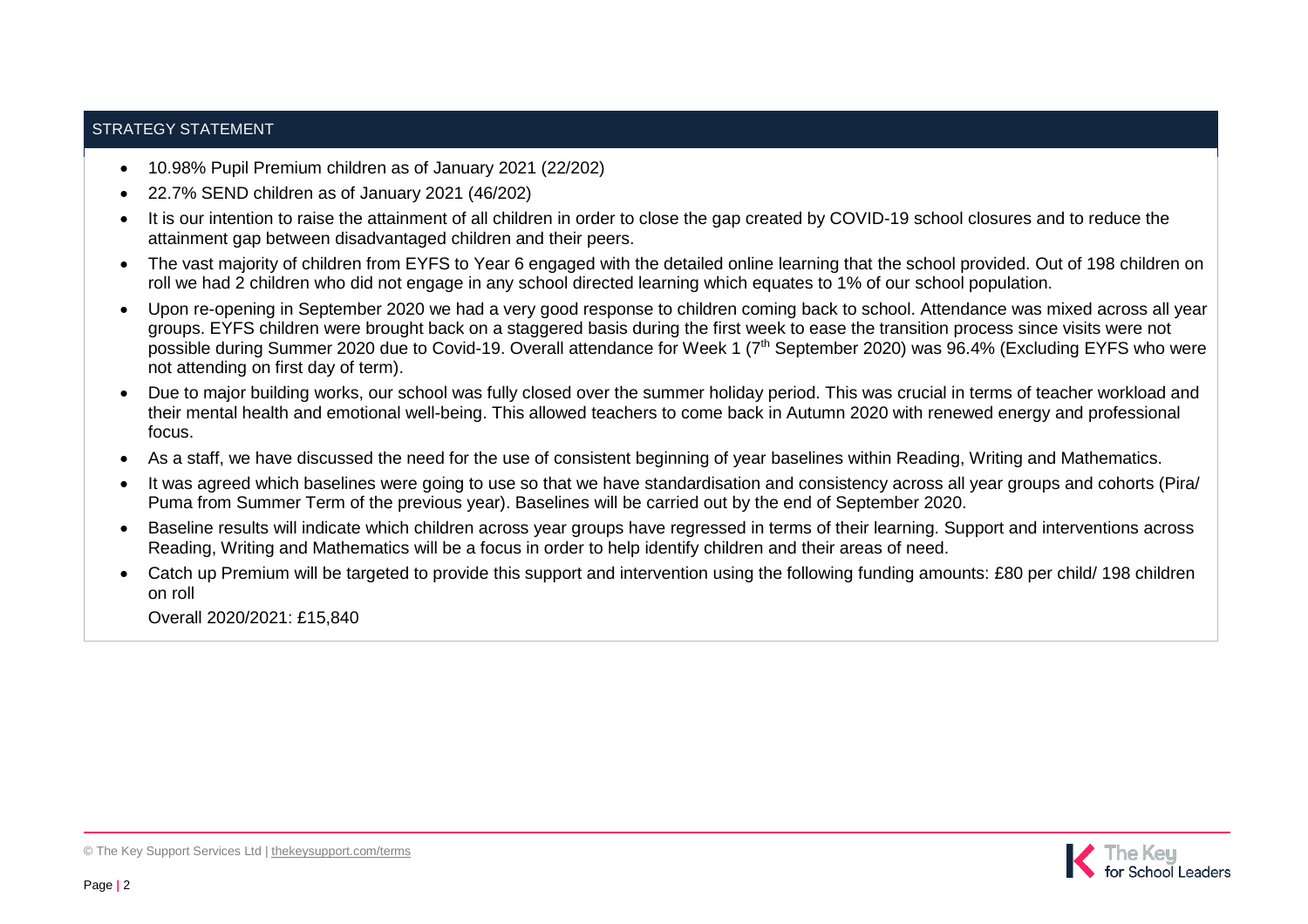## **Barriers to learning**

|                    | BARRIERS TO FUTURE ATTAINMENT                                                                                                                                                                                                                                                                                      |
|--------------------|--------------------------------------------------------------------------------------------------------------------------------------------------------------------------------------------------------------------------------------------------------------------------------------------------------------------|
| Academic barriers: |                                                                                                                                                                                                                                                                                                                    |
| A                  | Home learning offer monitored, evaluated and developed further during this academic year to improve access to learning at home for all pupils. This will<br>be implemented if children are having to self-isolate, bubbles closed or another National Lockdown implemented.                                        |
| B                  | September baseline assessments to ascertain exactly where all children are in relation to their age related learning in Reading, Writing and<br>Mathematics. Pira and Puma to be used and an unaided writing activity. Low levels of Literacy and Numeracy can be identified and targeted teaching<br>prioratised. |
| C                  | Focus upon strategies and support which develop greater resilience and self-confidence in all children throughout school.                                                                                                                                                                                          |

| ADDITIONAL BARRIERS |                                                                                                                                                                                                                     |  |  |  |
|---------------------|---------------------------------------------------------------------------------------------------------------------------------------------------------------------------------------------------------------------|--|--|--|
| External barriers:  |                                                                                                                                                                                                                     |  |  |  |
| D                   | Some pupils may struggle to settle back into school and class routines and may have a limited concentration due to COVID-19. Differences in structured<br>learning experiences since school closures in March 2020. |  |  |  |
| Е                   | Attendance analysis following full opening September 2020. Some families anxious about the return to school.                                                                                                        |  |  |  |

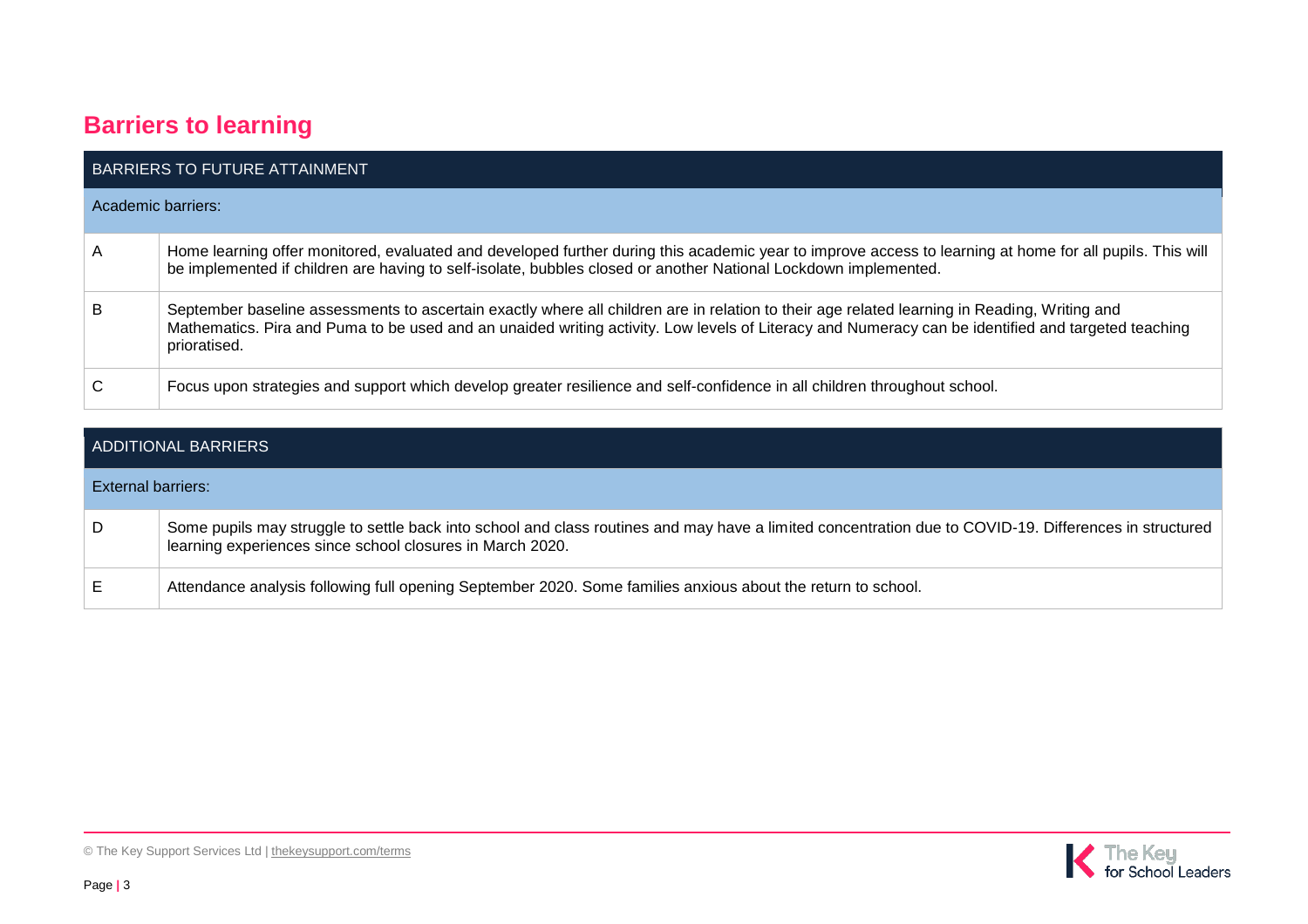## **Planned expenditure for current academic year**

| Quality of teaching for all                                                                                                                                                                                                                                                                                |                                                                                                                                                                                                                                                                                                                                         |                                                                                                                                                                                                                                                                                                                                                                                                                                                                           |                                                                                             |                   |                                  |  |
|------------------------------------------------------------------------------------------------------------------------------------------------------------------------------------------------------------------------------------------------------------------------------------------------------------|-----------------------------------------------------------------------------------------------------------------------------------------------------------------------------------------------------------------------------------------------------------------------------------------------------------------------------------------|---------------------------------------------------------------------------------------------------------------------------------------------------------------------------------------------------------------------------------------------------------------------------------------------------------------------------------------------------------------------------------------------------------------------------------------------------------------------------|---------------------------------------------------------------------------------------------|-------------------|----------------------------------|--|
| <b>Action</b>                                                                                                                                                                                                                                                                                              | Intended outcome<br>and success criteria                                                                                                                                                                                                                                                                                                | What's the evidence and<br>rationale for this choice?                                                                                                                                                                                                                                                                                                                                                                                                                     | How will you make sure it's<br>implemented well?                                            | <b>Staff lead</b> | When will<br>you review<br>this? |  |
| A - Home learning offer<br>monitored, evaluated and<br>developed further during this<br>academic year to improve<br>access to learning at home<br>for all pupils. This will be<br>implemented if children are<br>having to self-isolate,<br>bubbles closed or another<br>National Lockdown<br>implemented. | All children having access<br>to remote learning. Ensure<br>children needing laptops<br>are prioratised.<br>All children receiving at<br>least 3 hours (KS1) and 4<br>hours (KS2) of daily home<br>learning entitlement.<br>Including pre-recorded<br>input videos for English/<br>Maths/Topic/Phonics and<br>Tables where appropriate. | EEF research - Ensuring access to technology<br>is key, particularly for disadvantaged pupils.<br>Almost all remote learning uses digital<br>technology, typically requiring access to both<br>computers and the internet. Given school<br>closures, many schools will now have<br>established routines and plans attending<br>remote learning that can be embedded for this<br>academic year.                                                                            | Monitoring of class dojo sessions.<br>Engagement of children accessing on-line<br>learning. | SJ/JM/MT<br>MT    | October 2020<br>February 2021    |  |
| A - CPD provided for staff on<br>the effective use of the<br>online learning platform dojo                                                                                                                                                                                                                 | Staff confident in uploading<br>videos to support learning.                                                                                                                                                                                                                                                                             | Ofsted research on remote learning.<br>EEF research - the method of delivery is<br>much less important than the quality of that<br>delivery. By prerecording, you can think<br>more carefully about the quality of<br>explanation and more easily build in video<br>clips and other animations that help to bring<br>the explanation to life. Your concentration is<br>entirely on the material produced rather than<br>on what everyone else in the session is<br>doing. | Monitoring of recorded dojo sessions.                                                       | MT                | September 2020                   |  |



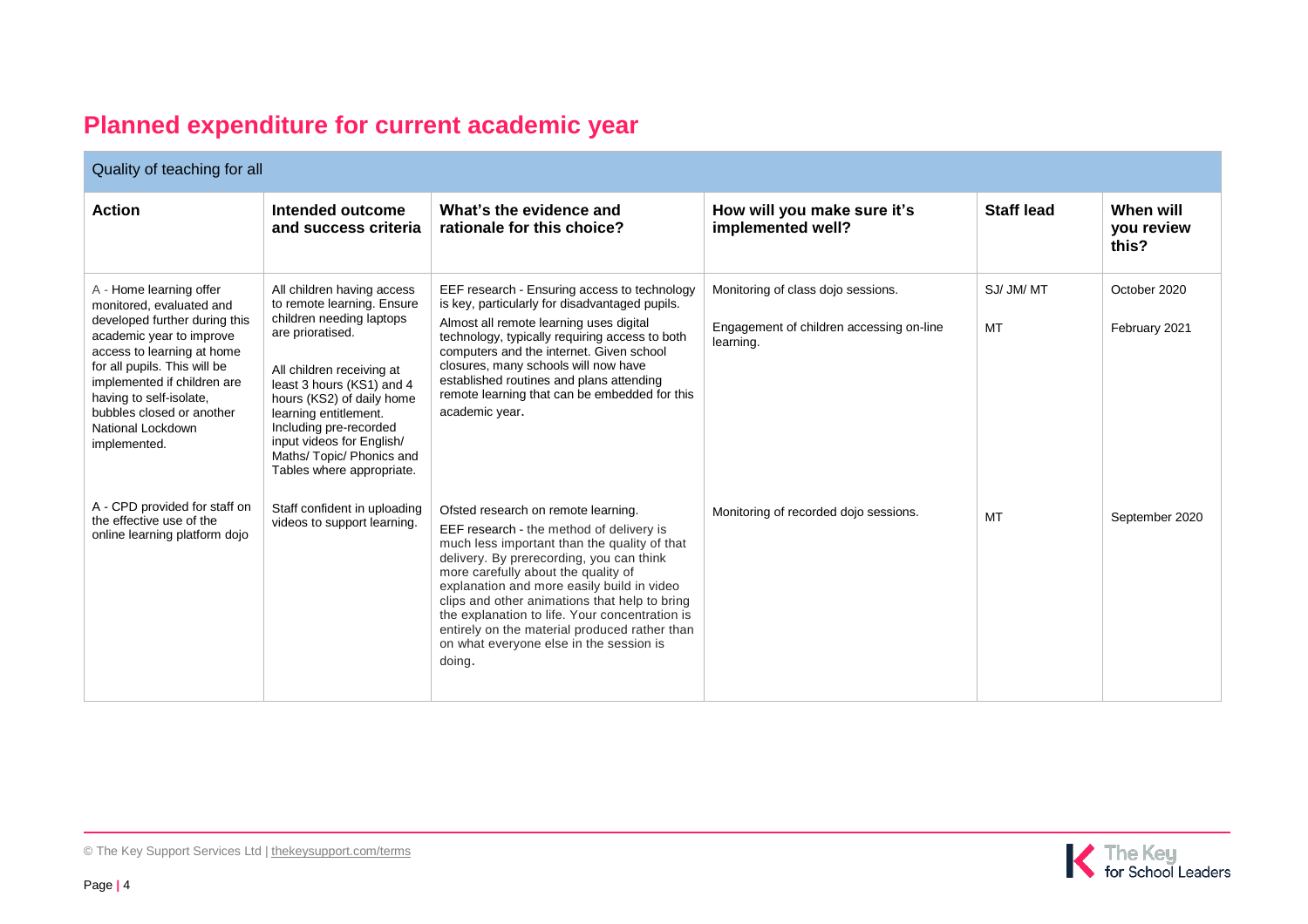| <b>B</b> - September baseline<br>assessments to ascertain<br>exactly where all children are<br>in relation to their age related<br>learning in Reading, Writing<br>and Mathematics.<br>Catch up groups ascertained.                                                                                                                                                                         | Pira and Puma to be used<br>and unaided writing<br>activity.<br>Low levels of Literacy and<br>Numeracy can be identified<br>and targeted teaching<br>prioratised. | EEF research - It will be important to<br>differentiate between learning that has been<br>forgotten due to extended absence from the<br>classroom and material that hasn't been learnt<br>properly. Effective diagnostic assessments<br>are therefore rooted in classroom practice.<br>Such assessment may include the use of<br>verbal questions, short answer quizzes and<br>multiple-choice questions etc as well as formal<br>assessments. | Assessments used to group children for catch<br>up priority. These groups will be monitored<br>and impact evidenced.  | SJ/CW and class<br>teachers | Due to 2 <sup>nd</sup><br><b>National</b><br>Lockdown<br>January 2021 -<br>this was stopped<br>and planned to<br>restart April 2021<br>following updated<br>baseline<br>assessments<br>following return to<br>school on March<br>$8th$ 2021. |
|---------------------------------------------------------------------------------------------------------------------------------------------------------------------------------------------------------------------------------------------------------------------------------------------------------------------------------------------------------------------------------------------|-------------------------------------------------------------------------------------------------------------------------------------------------------------------|------------------------------------------------------------------------------------------------------------------------------------------------------------------------------------------------------------------------------------------------------------------------------------------------------------------------------------------------------------------------------------------------------------------------------------------------|-----------------------------------------------------------------------------------------------------------------------|-----------------------------|----------------------------------------------------------------------------------------------------------------------------------------------------------------------------------------------------------------------------------------------|
| B - Focus on consolidation of<br>basic skills. The core skills<br>which enable successful<br>learning will require<br>increased curriculum time<br>across all year groups. These<br>include: handwriting, spelling<br>of high frequency words,<br>basic sentence punctuation,<br>times tables recall, basic<br>addition & subtraction fact<br>recall and reading skills<br>relevant to age. | Children to be confident in<br>the use of basic skills to<br>support their work<br>throughout the curriculum.                                                     | It is our belief at Cayton School that children<br>need a good foundation in the basic skills if<br>they are to progress in their learning. It will<br>enable them to work out greater depth<br>problems and improve their thinking skills.<br>Children need to be able to read with some<br>accuracy in order to access the curriculum<br>thoroughly.                                                                                         | Monitoring of books and pupil voice to ensure<br>basic skills are being taught and used<br>throughout the curriculum. | SJ/ JM/ MT                  | Book scrutiny<br>carried out<br>November 2020 -<br>subject leaders<br>and Governors.                                                                                                                                                         |

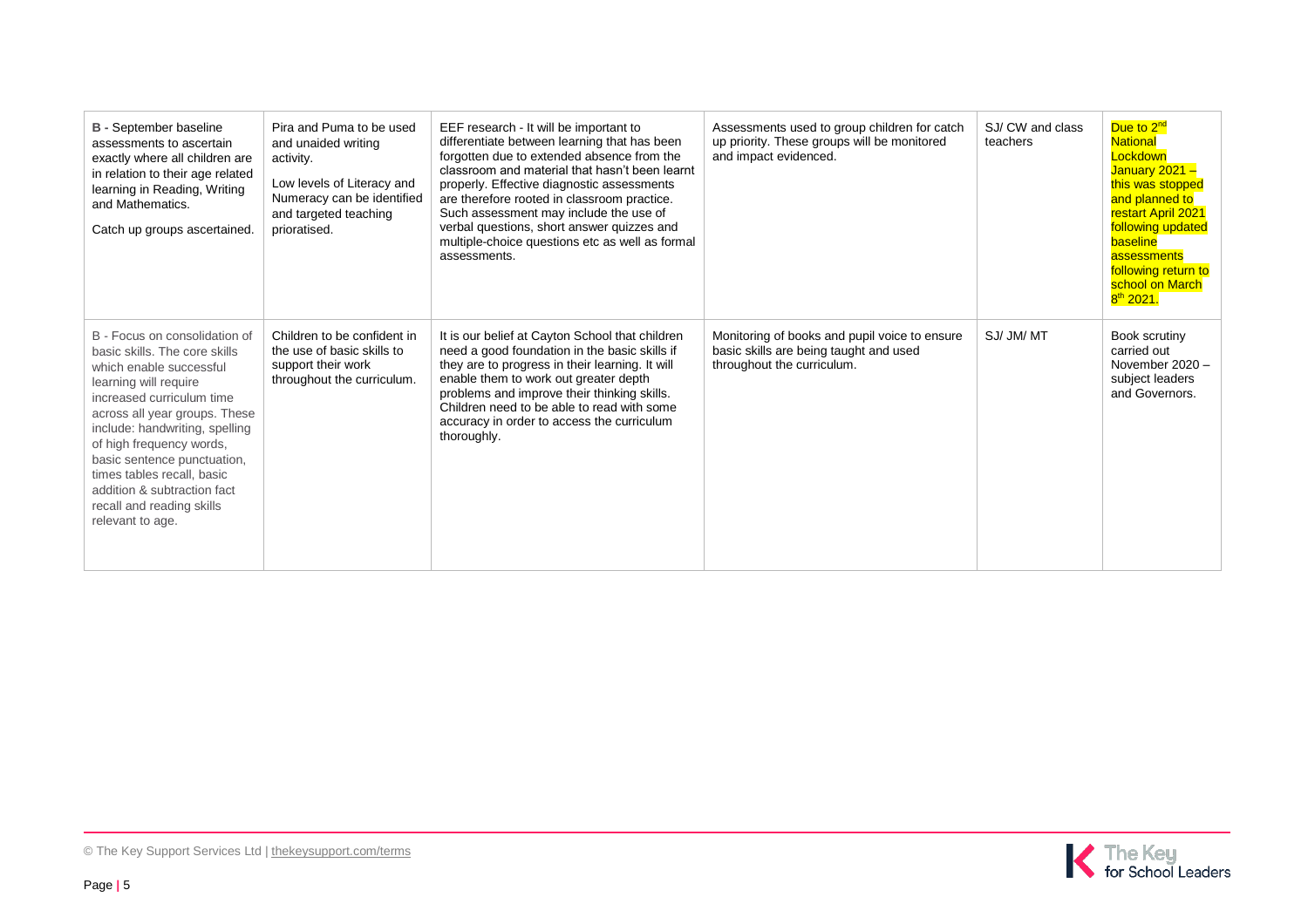| C - Focus upon strategies<br>and support which develop<br>greater resilience and self-<br>confidence in all children<br>throughout school. T                                                                                       | Children show greater<br>resilience and self-<br>confidence.                                                                                                                                                   | EEF research - As most children will change<br>teachers in September, valuable transition<br>information will need to be supplemented with<br>a sustained focus on supporting and<br>monitoring pupils' social, emotional and<br>behavioural needs.                                                                                                                                                                                                                   | Discussions with class teachers and children.<br>GUNY report 2022 to evidence impact of<br>strategies on resilience.                      | SJ/JM             | Summer term<br>2021              |
|------------------------------------------------------------------------------------------------------------------------------------------------------------------------------------------------------------------------------------|----------------------------------------------------------------------------------------------------------------------------------------------------------------------------------------------------------------|-----------------------------------------------------------------------------------------------------------------------------------------------------------------------------------------------------------------------------------------------------------------------------------------------------------------------------------------------------------------------------------------------------------------------------------------------------------------------|-------------------------------------------------------------------------------------------------------------------------------------------|-------------------|----------------------------------|
| C - Time spent on mental<br>health, well-being and social<br>skills development. This will<br>be at the core of all catch up<br>work as many children will<br>have not been in formal<br>school setting for a number<br>of months. | Pastoral care lead to<br>continue to support<br>children within school who<br>are vulnerable, worried or<br>need emotional support.<br>Class teachers to support<br>children's mental health<br>and well-being | EEF research - There are many ways social<br>and emotional learning (SEL) can be<br>meaningfully combined with the academic<br>curriculum. For example, in English, taking the<br>opportunity to talk about a character's<br>emotions, along with developing pupils'<br>vocabulary to describe emotions, can be<br>helpful to develop pupil's self-awareness. This<br>may support pupils to articulate their<br>experiences and feelings in this challenging<br>year. | Discussions with parents/children/pastoral<br>care lead about emotional support needed.                                                   | LW/ JM            | Autumn 2020<br>Summer 2021       |
| Total budgeted cost:                                                                                                                                                                                                               |                                                                                                                                                                                                                |                                                                                                                                                                                                                                                                                                                                                                                                                                                                       |                                                                                                                                           |                   |                                  |
| <b>Targeted support</b>                                                                                                                                                                                                            |                                                                                                                                                                                                                |                                                                                                                                                                                                                                                                                                                                                                                                                                                                       |                                                                                                                                           |                   |                                  |
| <b>Action</b>                                                                                                                                                                                                                      | Intended outcome<br>and success criteria                                                                                                                                                                       | What's the evidence and<br>rationale for this choice?                                                                                                                                                                                                                                                                                                                                                                                                                 | How will you make sure it's<br>implemented well?                                                                                          | <b>Staff lead</b> | When will<br>you review<br>this? |
| B - Teacher to be employed<br>to teach catch up groups<br>identified by class teachers.                                                                                                                                            | Raise the attainment of all<br>children in order to close<br>the gap created by COVID-<br>19 school closures and to<br>reduce the attainment gap<br>between disadvantaged<br>children and their peers.         | EEF research - Having deep subject<br>knowledge and a flexible understanding of the<br>content being taught is clearly important.<br>High-quality assessment is essential to great<br>teaching, helping us understand what pupils<br>have (or have not) learned. Targeted<br>diagnostic assessments can support teachers                                                                                                                                              | Monitoring of teaching.<br>Monitoring of planning and assessment of<br>groups.<br>Record of impact of each group of catch up<br>children. | CW/SJ/JM          | October 2020<br><b>July 2021</b> |

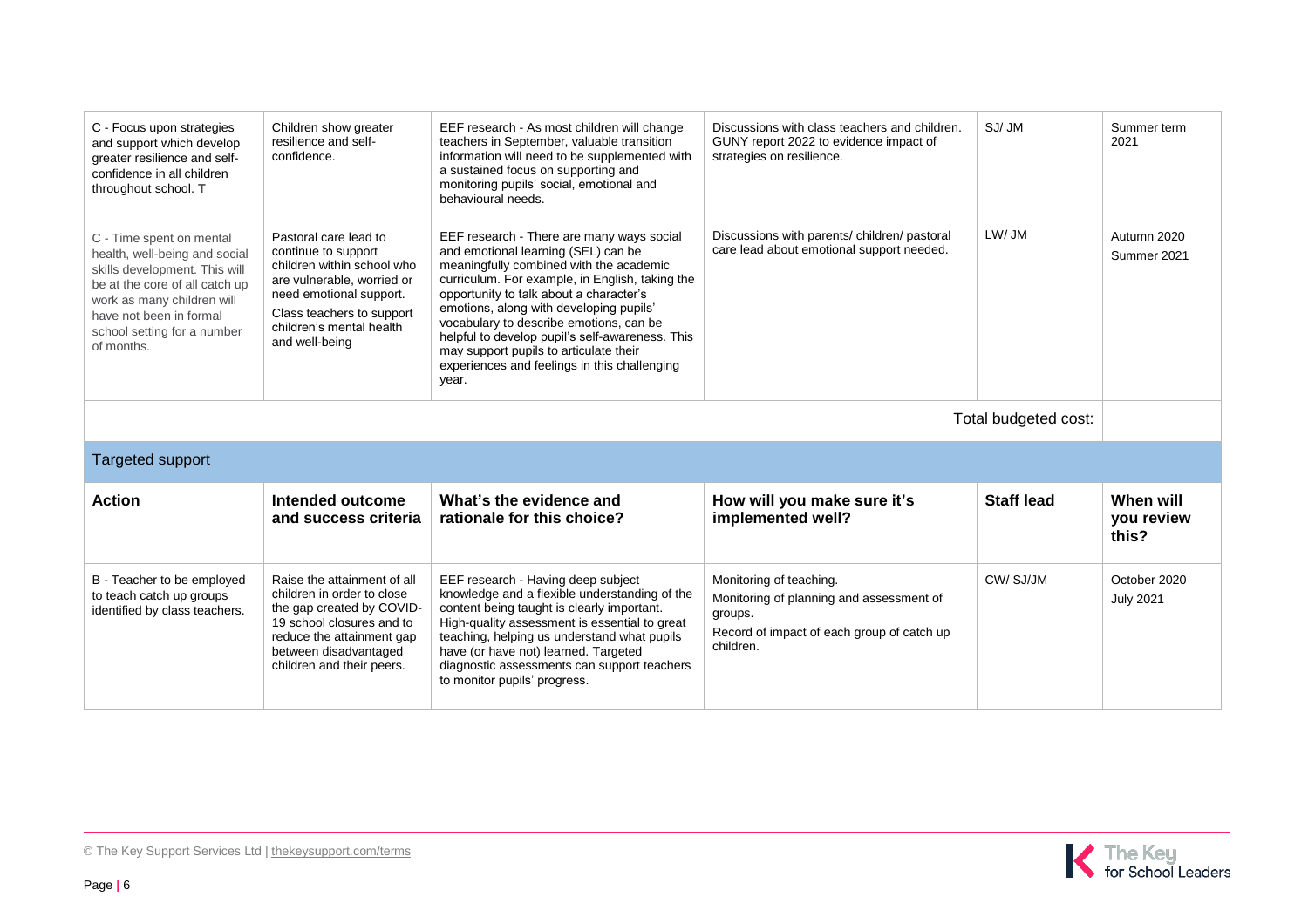| B - Sports coaches to take<br>half of the class so class<br>teachers can focus teaching<br>for smaller groups of children<br>to support them with bespoke<br>intervention. | Raise the attainment of all<br>children in order to close<br>the gap created by COVID-<br>19 school closures and to<br>reduce the attainment gap<br>between disadvantaged<br>children and their peers. | EEF research - Quality First Teaching. Our<br>recent review of the evidence found strong<br>evidence that explicit instruction, scaffolding,<br>flexible grouping and cognitive and<br>metacognitive strategies, are key components<br>of high-quality teaching and learning for all<br>pupils. They provide just some of the<br>strategies that will either already be in the<br>repertoire of every teacher or can be relatively<br>easily added to it. | Analysis of baseline and end of year data to<br>ascertain progress made by all children. | SJ/ JM/ Class<br>teachers | December 2020<br><b>July 2021</b>                                             |
|----------------------------------------------------------------------------------------------------------------------------------------------------------------------------|--------------------------------------------------------------------------------------------------------------------------------------------------------------------------------------------------------|-----------------------------------------------------------------------------------------------------------------------------------------------------------------------------------------------------------------------------------------------------------------------------------------------------------------------------------------------------------------------------------------------------------------------------------------------------------|------------------------------------------------------------------------------------------|---------------------------|-------------------------------------------------------------------------------|
| Total budgeted cost:                                                                                                                                                       |                                                                                                                                                                                                        |                                                                                                                                                                                                                                                                                                                                                                                                                                                           |                                                                                          |                           | £15,853<br>Teacher<br>(Sports)<br>coaches taken<br>out of Sports<br>funding). |
| Other approaches                                                                                                                                                           |                                                                                                                                                                                                        |                                                                                                                                                                                                                                                                                                                                                                                                                                                           |                                                                                          |                           |                                                                               |
| <b>Action</b>                                                                                                                                                              | Intended outcome<br>and success criteria                                                                                                                                                               | What's the evidence and<br>rationale for this choice?                                                                                                                                                                                                                                                                                                                                                                                                     | How will you make sure it's<br>implemented well?                                         | <b>Staff lead</b>         | When will<br>you review<br>this?                                              |
| Purchase of books: "Here we<br>are" to support return to<br>school curriculum in<br>September 2020                                                                         | To ensure there is a whole<br>school approach to<br>reengage with school life<br>and to ensure children are<br>ready to learn.                                                                         | The children will re-connect with each other<br>and re-engage with school life, thinking<br>beyond themselves & the school to the wider<br>world beyond.                                                                                                                                                                                                                                                                                                  | Evidence from class teachers of completed<br>work.                                       | JM                        | September 2020                                                                |
| Purchase of books: "What<br>We'll Build" Plans for our<br>together future to support<br>return to school curriculum in<br>march 2021                                       | To ensure there is a whole<br>school approach to<br>reengage with school life<br>and to ensure children are<br>ready to learn.                                                                         | The children will re-connect with each other<br>and re-engage with school life, thinking<br>beyond themselves & the school to the wider<br>world beyond.                                                                                                                                                                                                                                                                                                  | Evidence from class teachers of completed<br>work.                                       | JM                        | March 2021                                                                    |
| Subscription of Phonics Play                                                                                                                                               | Children improving phonics<br>knowledge                                                                                                                                                                | Learning through play to improve phonics<br>knowledge.                                                                                                                                                                                                                                                                                                                                                                                                    | Discussion with class teachers on the use of<br>phonics play.                            | <b>JM</b>                 | <b>June 2021</b>                                                              |

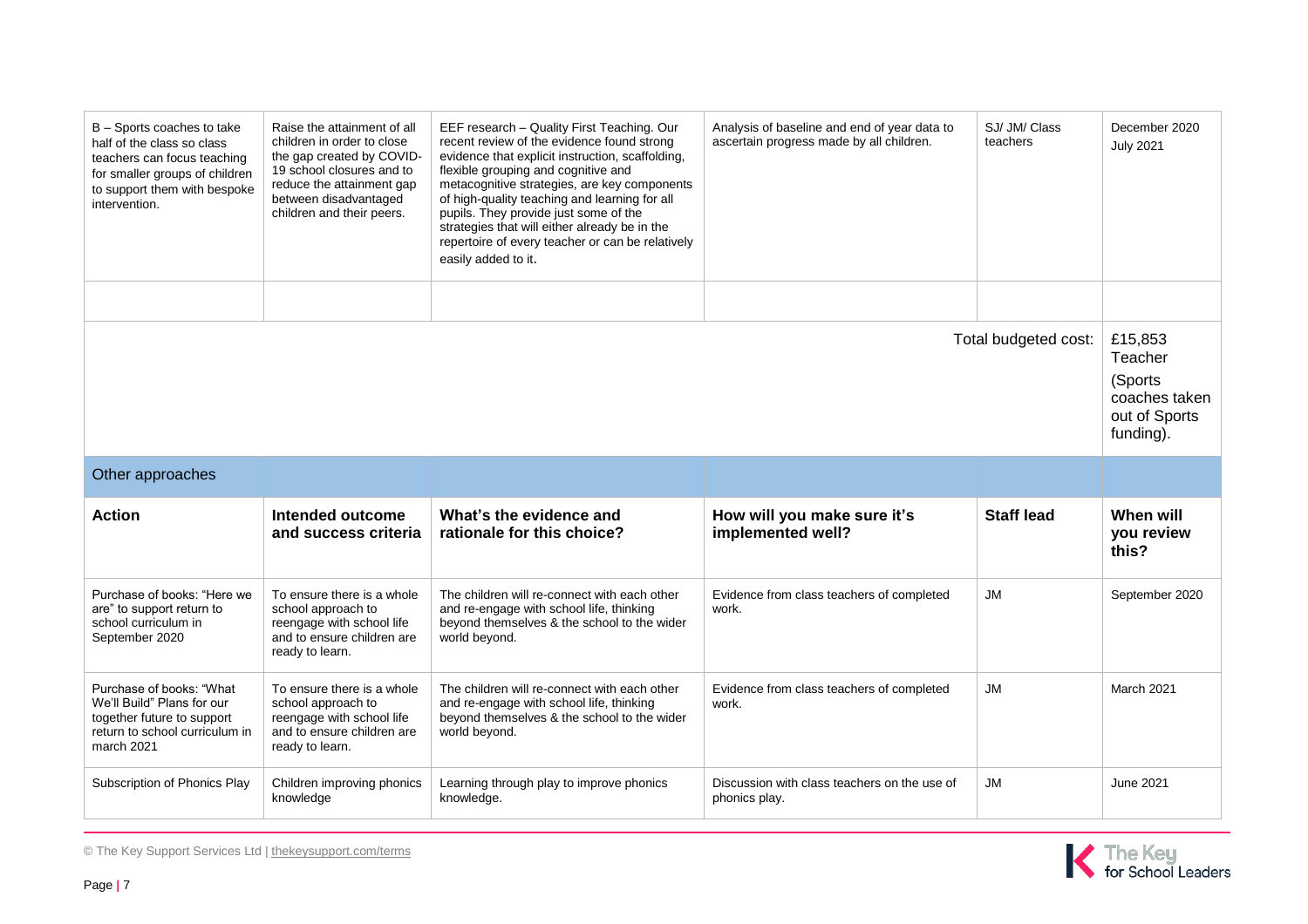| Subscription to Phonics<br>tracker                                                                                                                                                                                                        | Clear assessment of where<br>children are in their<br>phonics learning and any<br>gaps in their learning<br>identified. | Targeted intervention used to improve phonic<br>knowledge.                                                                                                    | Analysis of phonics tracker and its impact on<br>children's learning. | RW/JM     | June 2021                         |
|-------------------------------------------------------------------------------------------------------------------------------------------------------------------------------------------------------------------------------------------|-------------------------------------------------------------------------------------------------------------------------|---------------------------------------------------------------------------------------------------------------------------------------------------------------|-----------------------------------------------------------------------|-----------|-----------------------------------|
| Subscription of TT Rockstars                                                                                                                                                                                                              | Children to improve tables<br>recognition.                                                                              | Analysis shows children improve recall time<br>when answering multiplication questions.                                                                       | Analysis of TT Rockstar data.                                         | MT        | June 2021                         |
| D - Some pupils may struggle<br>to settle back into school and<br>class routines and may have<br>a limited concentration due to<br>COVID-19. Differences in<br>structured learning<br>experiences since school<br>closures in March 2020. | All children able to settle<br>back into the school<br>routine and improve<br>concentration levels.                     | Children need to re-establish good behavior<br>and routines of school in order to reach their<br>full potential and ensure gaps in learning are<br>addressed. | Pupil voice and discussion with staff.                                | SJ/JM     | December 2020<br><b>July 2020</b> |
| E - Attendance analysis<br>following full opening<br>September 2020. Some<br>families anxious about the<br>return to school.                                                                                                              | Attendance figures in line<br>or better than the National<br>Average.                                                   | SDP – Priority to improve attendance to be in<br>line or better than the National Average. To<br>improve the attendance of persistent<br>absenteeism.         | Analysis of attendance data.                                          | <b>JM</b> | March $2021 - July$<br>2021       |
| Total budgeted cost:                                                                                                                                                                                                                      |                                                                                                                         |                                                                                                                                                               |                                                                       | £350      |                                   |